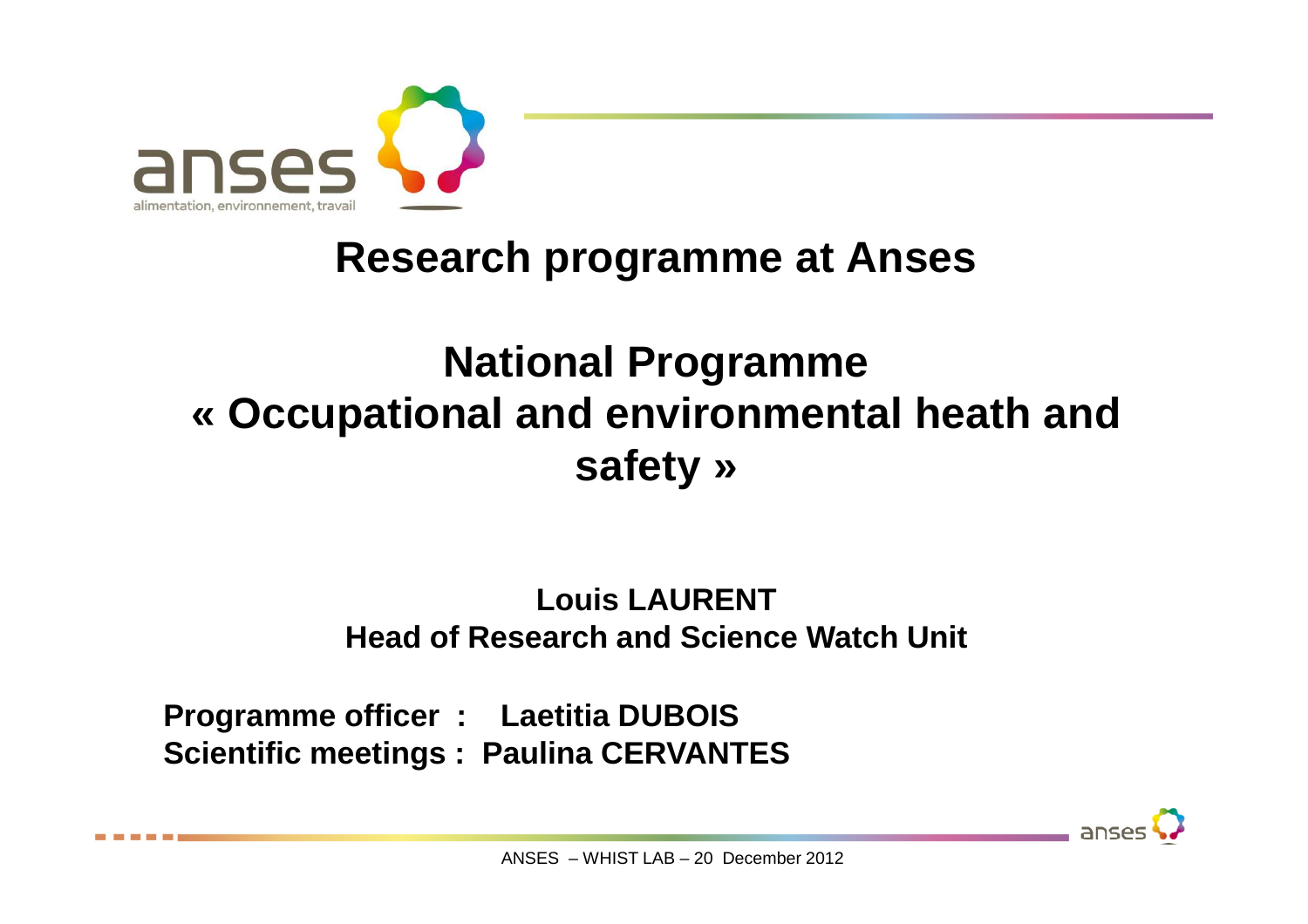#### **Missions**

ANSES contributes to ensuring:

 $\bullet$  human health and safety in the fields of environment, work and food

As well as:

- $\bullet$ protecting animal health and welfare
- $\bullet$ protecting plant health

**About 1340 staff including:** 

- **Risk assessment: 28 %**
- **Research and reference activity: 59%**
- **Others: 13%**

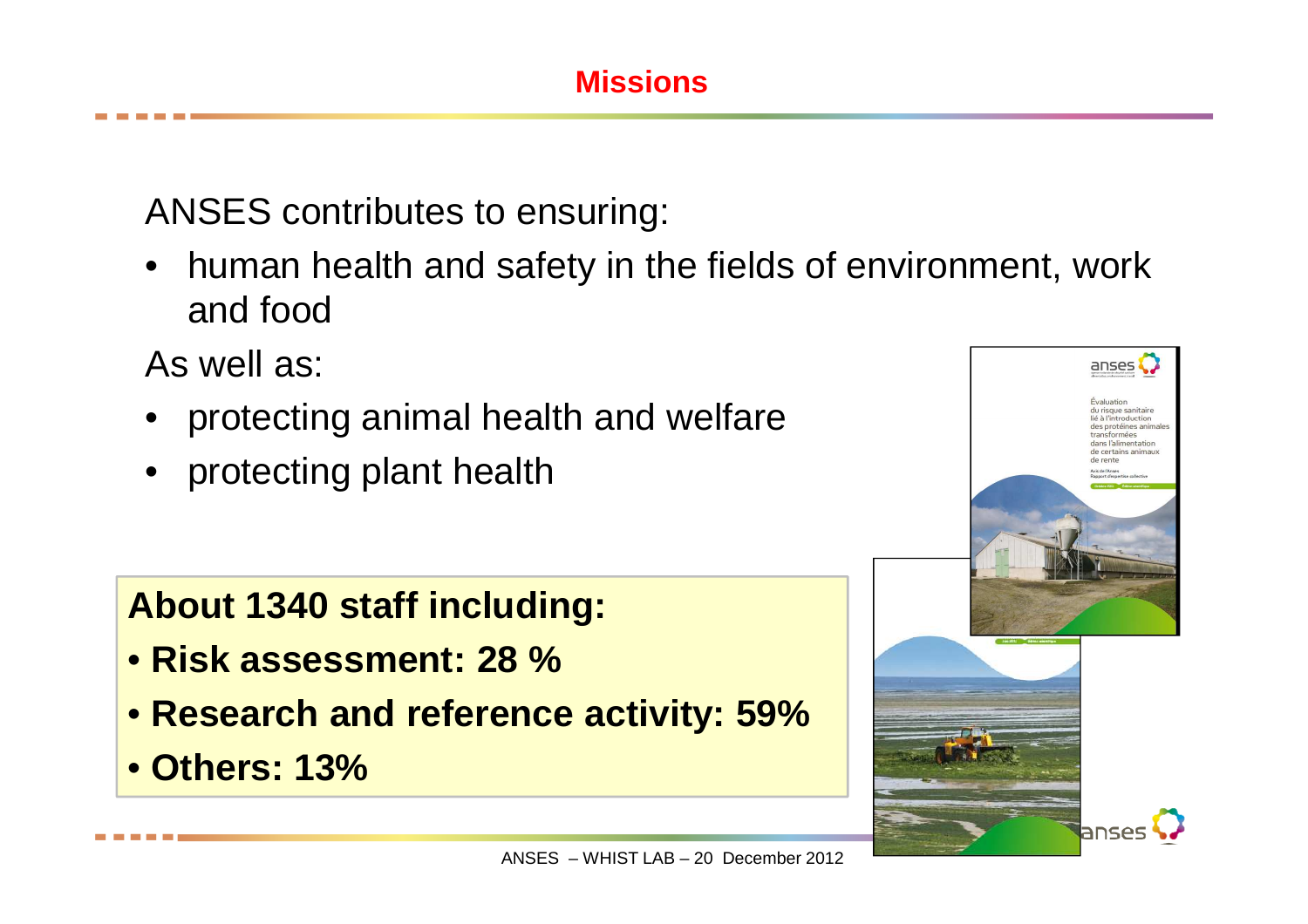#### **From knowledge creation to risk management**



ANSES – WHIST LAB – 20 December 2012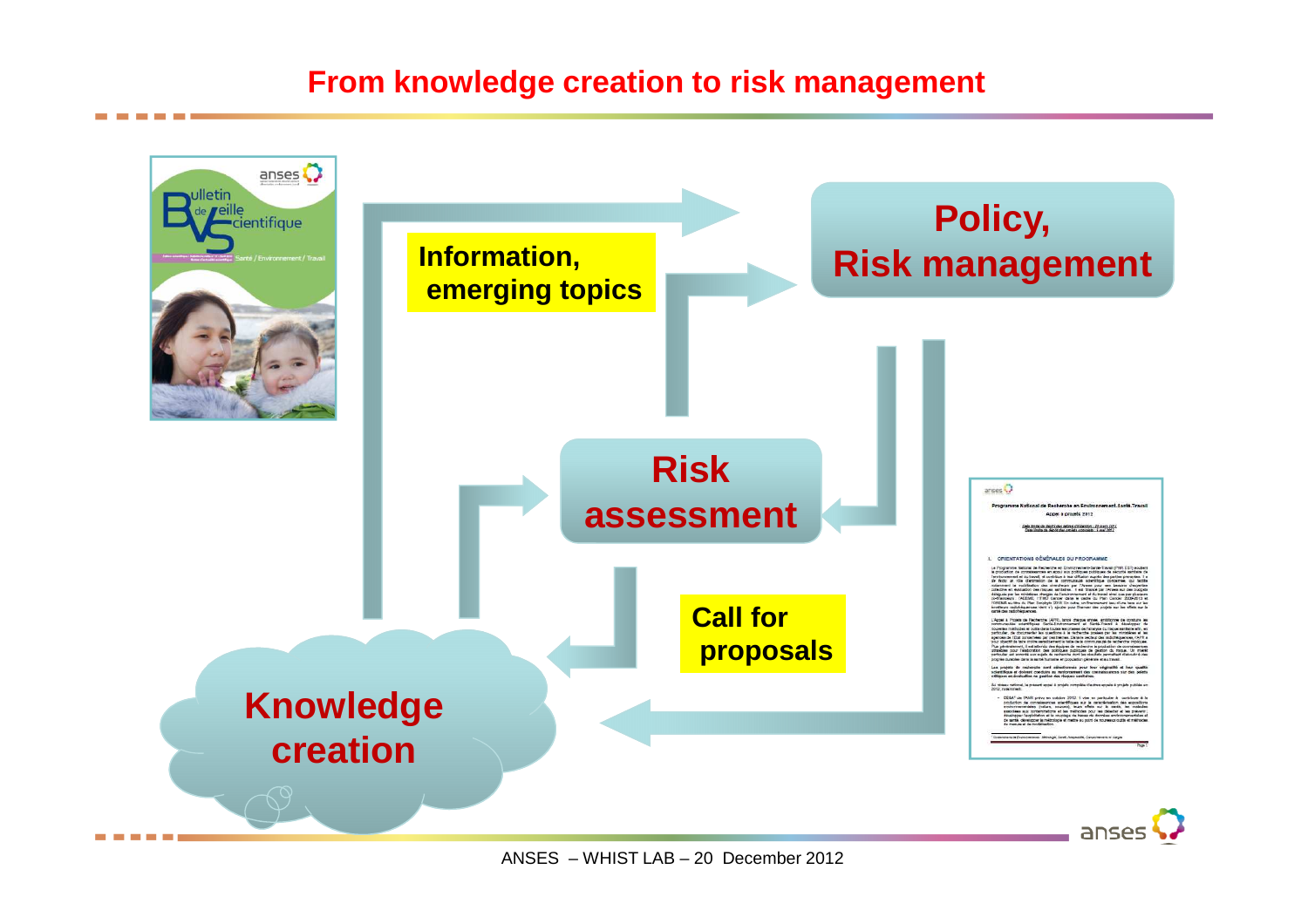#### **Collective expertise: Risk and radiofrequency**

■ Risk evaluation from existing data periodically updated : 2003, 2005 and 2009

 Analysis of literature (for instance 228 articles related to biological effects for f>400 MHz) including

- > Analysis of methodology
- > Reproducibility of results
- **► A specific section for EHS**



#### **Actualité**

Du 1er décembre 2010 au 21 février 2011 Appel à candidatures d'experts scientifiques pour la constitution d'un groupe de travail (GT) «Radiofréquences et santé».

L'Anses lance un appel à candidatures d'experts scientifiques afin de procéder à la constitution d'un groupe de travail « Radiofréquences et santé ».

Le rythme de publications sur le sujet toujours élevé, l'existence de travaux de recherche importants sur les mécanismes d'interactions avec le corps et les effets biologiques des radiofréquences, mais aussi l'évolution des technologies de communication sans fil et la

 $\blacksquare$  In 2011, Anses set a working group to update risk evaluation. The report expected in 2013.

| afsset (i)                                                                                                                                                                                    |
|-----------------------------------------------------------------------------------------------------------------------------------------------------------------------------------------------|
| Mise à jour de l'expertise relative aux radiofréquences                                                                                                                                       |
| Salsine n'2007/007                                                                                                                                                                            |
| <b>RAPPORT</b>                                                                                                                                                                                |
| d'expertise collective                                                                                                                                                                        |
| « Comité d'Experts Spécialisés liés à l'évaluation des risques liés aux agents<br>• physiques, aux nouvelles technologies et aux grands aménagements<br>« Groupe de Travail Radiofréquences » |
| Octobre 2009                                                                                                                                                                                  |
|                                                                                                                                                                                               |
|                                                                                                                                                                                               |

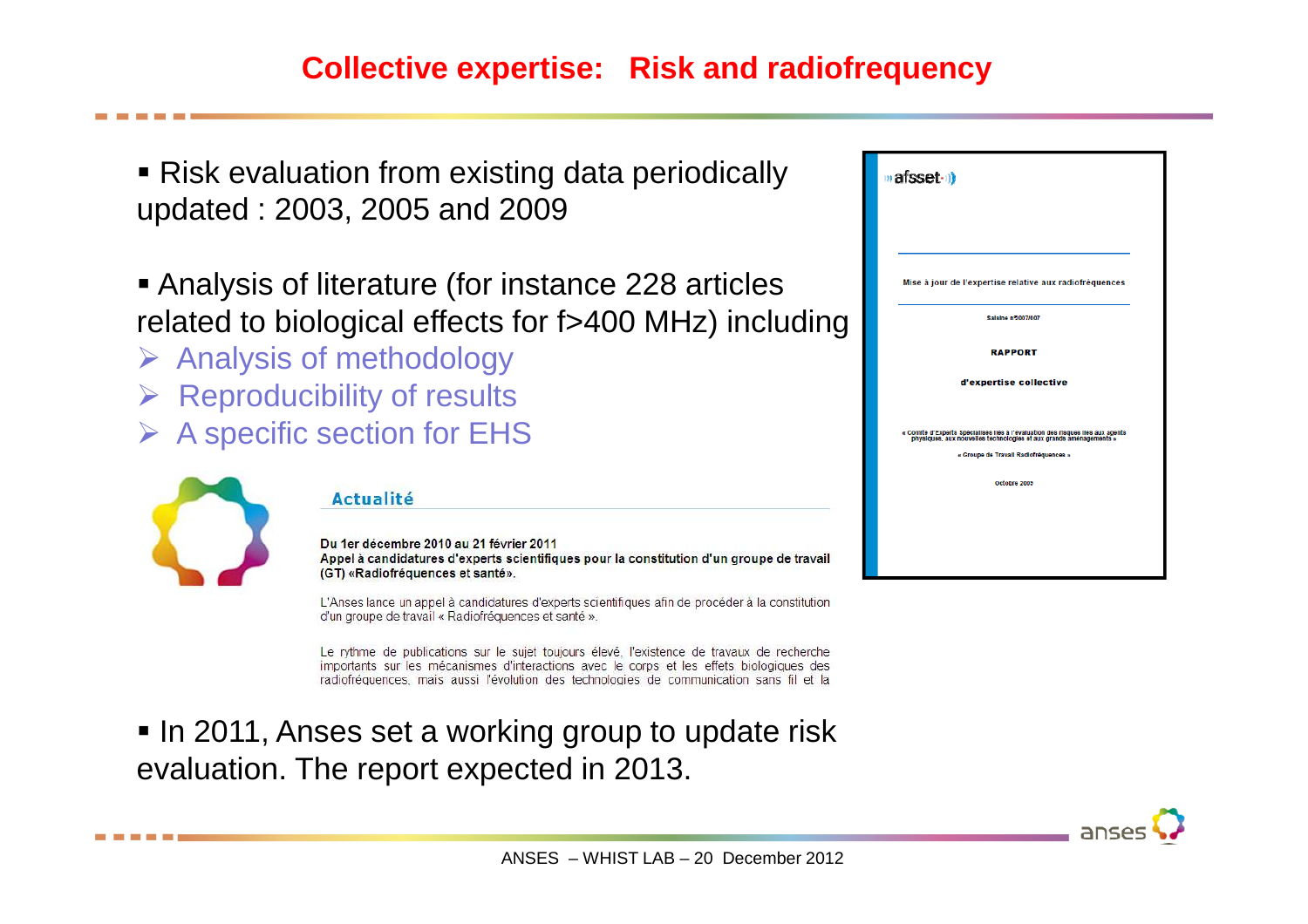

- **Two stages (letter of intent and full project)**
- **Project selection by scientific committee /reviewers and steering committee**

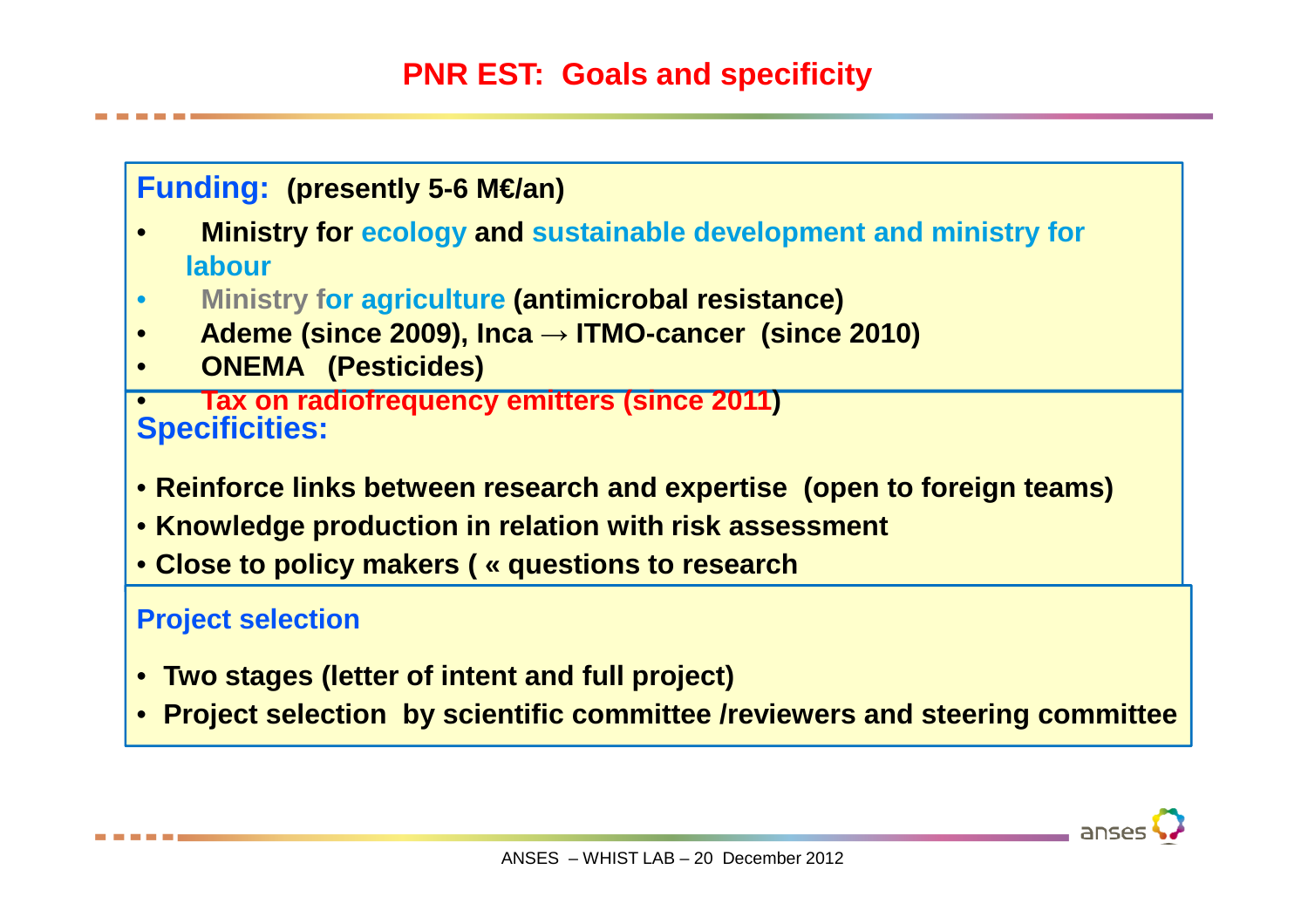#### **PNR EST National Programme for Research: Environment /Health/ Work**

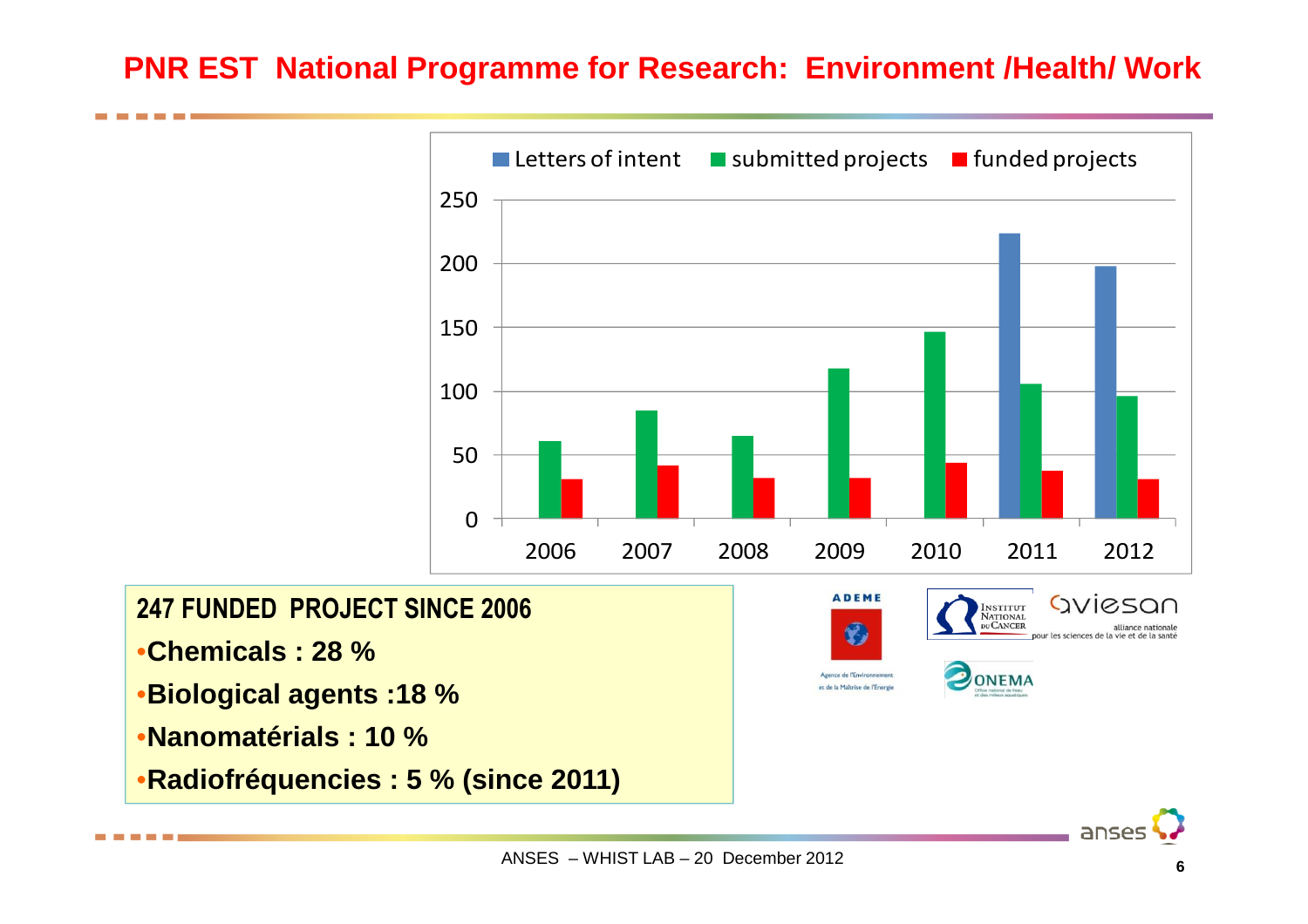#### **PNR EST: 2012 call**

# **All projects**

- $\bullet$ 198 letters of intent
- $\bullet$  $100$  selected for full projects  $\rightarrow$  96 submitted
	- 10 feasibility studies (average 41 k€)
	- 85 project (average 195 k€) plus one large project à 3,8 M€
- 54 ranked A (excellent) or B (good) by the scientific committee
- $\bullet$   $\,$   $\,31$  projects selected for funding (5,8 M€)

# **RF**

- 22 letters of intent
- $\bullet$ 14 selected for full projects  $\rightarrow$  14 submitted
- $\bullet$ 9 ranked A (excellent) or B (good) by the scientific committee

anses

• 6 projects selected for funding (1,7 M€)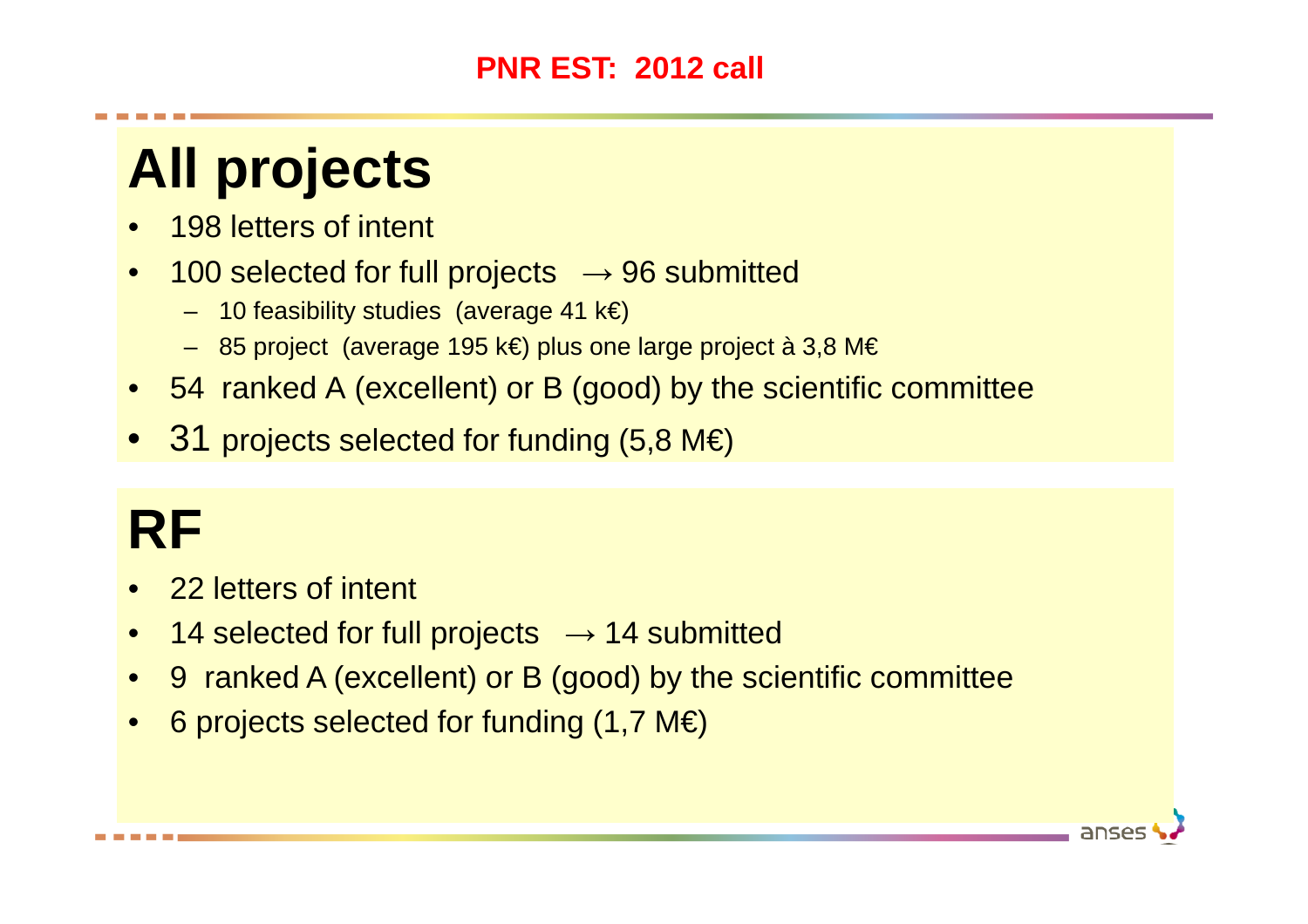### **PNR EST: Topics**

----

|                                   | 2011                              | 2012                                              |
|-----------------------------------|-----------------------------------|---------------------------------------------------|
| In vitro and in vivo studies      | <b>EPSI 3.5</b><br><b>ReproRF</b> | <b>MARFEM</b><br><b>OMCell</b><br><b>INFLAREF</b> |
| New approaches to investigate EHS | <b>HSEM sensi</b>                 | none                                              |
| Epidemiological studies           | <b>Feasibility of Cosmos</b>      | <b>RFExpo-ELFE</b>                                |
| Metrology                         | none                              | none                                              |
| Characterization of exposures     | <b>DICER</b><br><b>Mobi-Expo</b>  | <b>ACTe</b><br><b>EXPO@LYON</b>                   |
| Humanities and social sciences    | none                              | none                                              |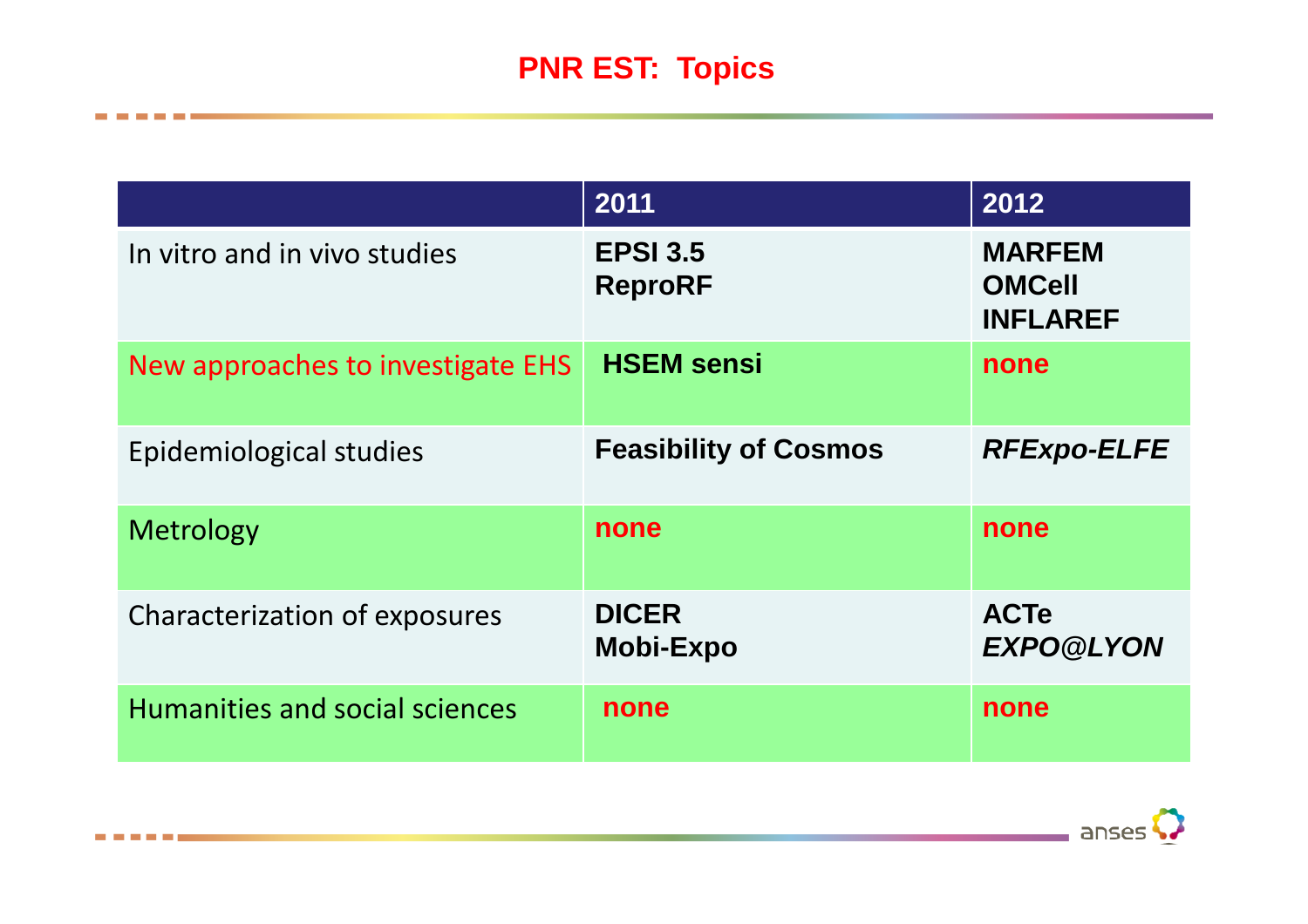#### **2009 working group report page 17:**

 "However the public controversy over radio frequencies cannot be reduced to a gap between scientific risk assessment and a "perceived risk", which is in turn measured by opinion polls. It involves different groups of actors who all mobilize arguments scientific, ethical and economic"

• **Aim:** Thinking, exchange of views and information about potential effects of radiofrequencies . Useful for PNR EST call, working group.

#### •**About 30 people**

- 9 from associations , 5 from mobile phone operators and broadcasters
- 5 scientists from working group, 10 from Anses
- • **Three meetings/year**. Discussion mainly about Anses actions :
	- Call
	- Expertise at Anses
	- •**Others**

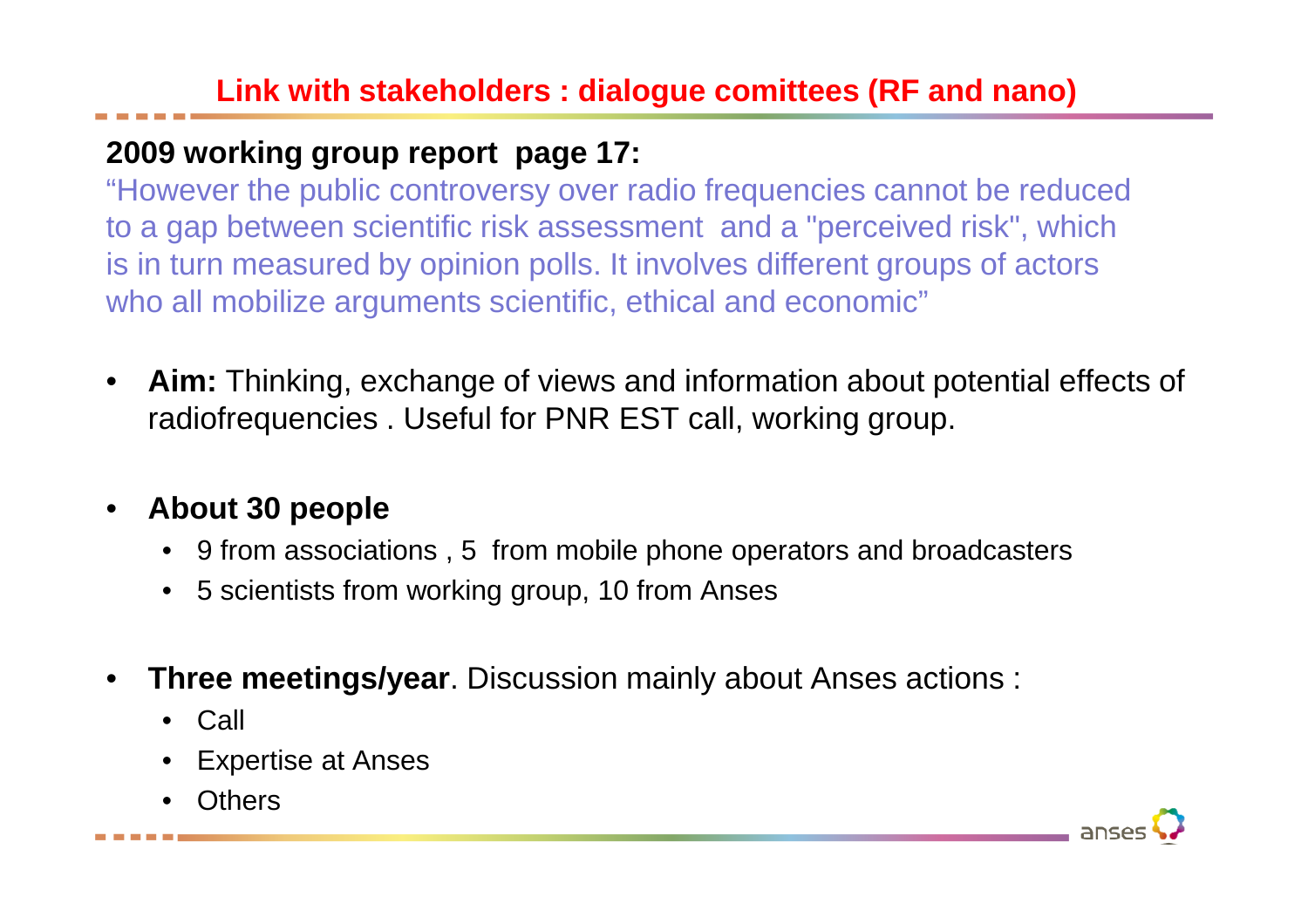#### **Link with stakeholders : Meeting for dissemination of project result**

Twice a year special day to discuss results of funded projects

- 30 May 2012: From exposure indicator to biomarkers
- 25 September 2012: Radiofrequencies
- 10-11 December 2012: Endocrine disruptors (MEDDE/ANSES)

•16 April 2013:



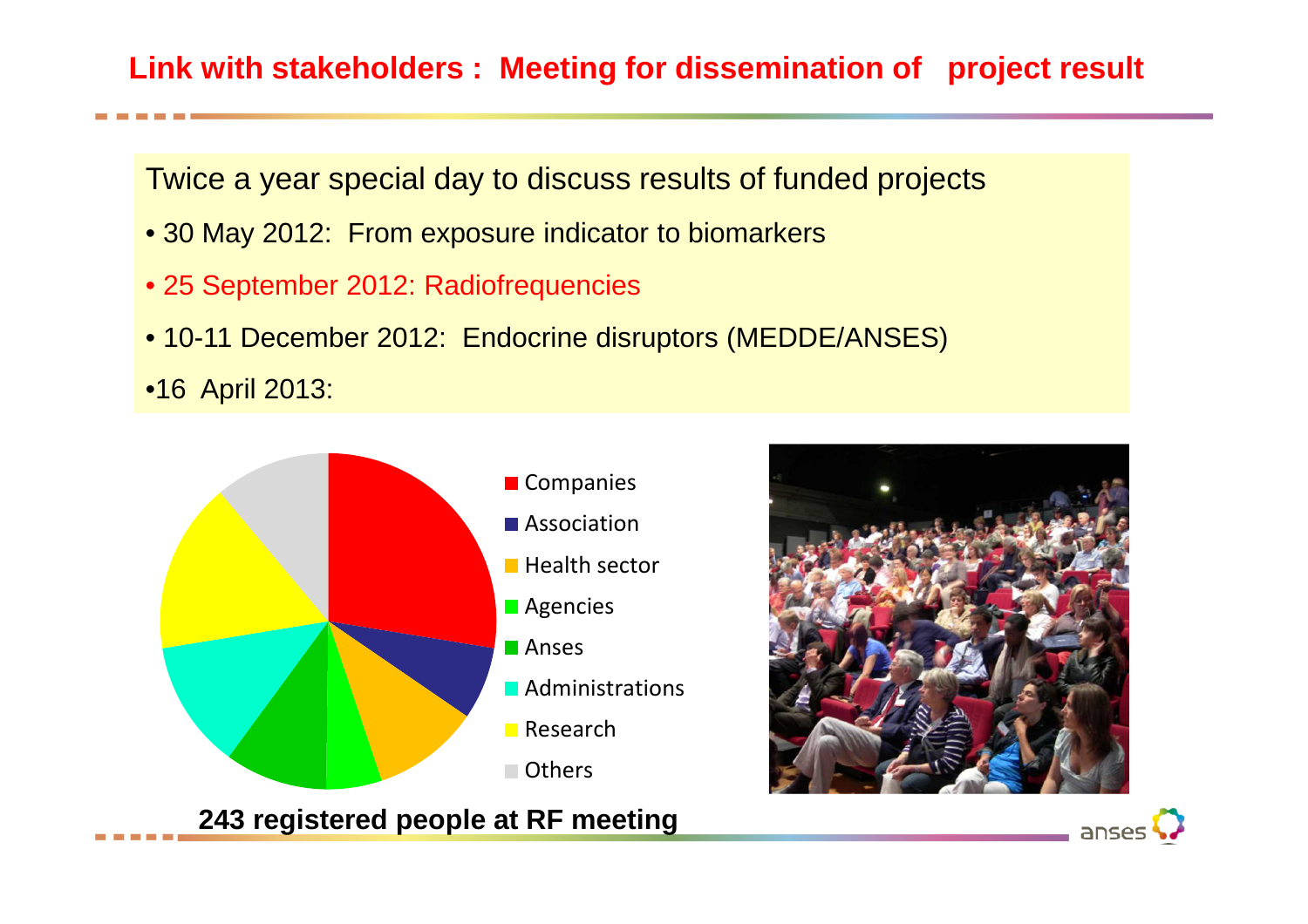#### **Some comments about research on RF**

- Not all questions can be dealt with using competitive calls
	- Need for other tools (specific contracts)
- **Small size community**
- **Trust** (for risk related to new technologies)
	- Risk related to technology and "independent research teams "
	- Fostering projects mixing various types of partners
	- Weight of methodology

### **2009 working group report page 17:**

"…, the treatment of public controversy can hardly be reduced to the improvement of information [of layman] , but it implies procedures for consultation and research combining the plurality of stakeholders and which may trigger mechanisms for mutual learning"